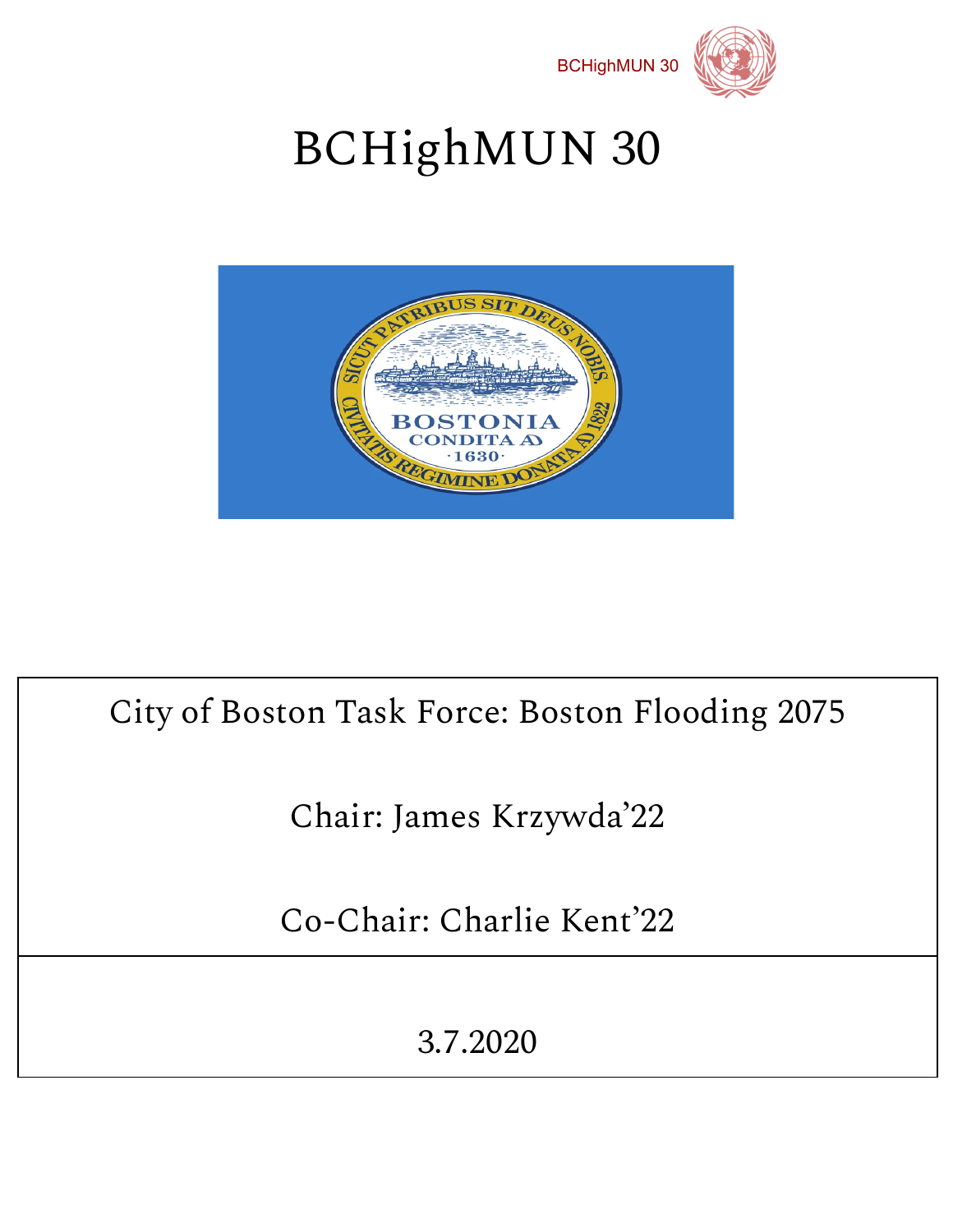

Honorable delegates,

My name is Charlie Kent and I am the co-chair of this committee. The topic of global warming is an ongoing topic that continues to be the focal point of our world. The sea levels are rising globally, not just in Boston. My favorite Model UN experience was when the majority of the class, using the power of democracy, was able to overpower the tyranny of the chairs. It was epic!!!

Cordially,

Charlie Kent'22

Co-Chair

City of Boston Task Force Committee

Hi Delegates,

I'm James Krzywda and I'm excited to chair this committee. This committee will have lots to talk about regarding Boston flooding, especially considering how local the issue is. During the conference, there will be many subjects to touch and take into account, so I'm interested to hear your ideas. My favorite Model UN experience was the College of William and Mary Conference. It was lots of fun, and I hope that our conference will be too.

Respectfully,

James Krzywda'22

Co-Chair

City of Boston Task Force Committee

Contact information for position papers: *[jp.krzywda22@students.bchigh.edu](mailto:jp.krzywda22@students.bchigh.edu)*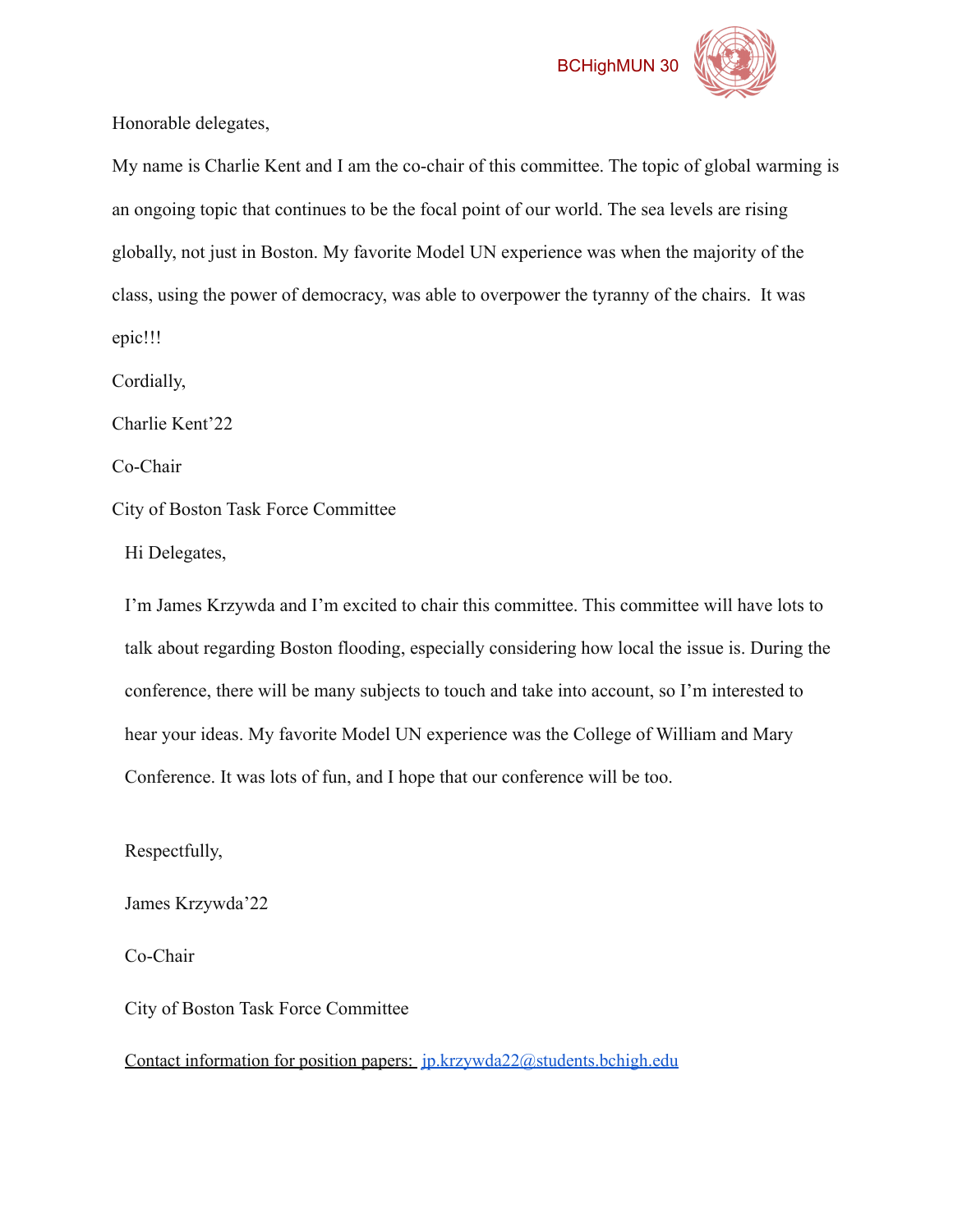

#### Introduction to the Boston Flooding Committee

Global warming and climate change have been major global issues for years and continue to become more and more pressing. These issues are causing temperature and ocean levels to rise at an alarming rate. This damage is the result of ongoing pollution, litter, and heavy reliance on non-renewable resources. If the rate at which these issues are increasing continues, Boston will be covered with 44 feet of water by 2075.

This committee is set in 2022. We must decide whether we accept the validity of the NOAA report, and if so, what measures must be taken now to mitigate the effects of flooding in the City of Boston and its surrounding areas as sea levels rise.

#### History of Boston Flooding:

High-tide flooding often referred to as "nuisance" or "sunny day" flooding, is increasingly common due to years of relative sea-level increases. It occurs when tides reach anywhere from 1.75 to 2 feet above the daily average high tide and start spilling onto streets or bubbling up from storm drains. As sea-level rise continues, damaging floods that decades ago happened only during a storm now happen more regularly, such as during a full-moon tide or with a change in prevailing winds or currents.

NOAA documents changes in high-tide flooding patterns from the previous year at 97 NOAA tide gauges along the U.S. coast, and provides a flooding outlook for these locations for the coming year, as well as projections for the next several decades. Boston had 11 days of high-tide flooding last year and can expect  $11-18$  days next year, according to a report released Wednesday by the National Oceanic and Atmospheric Administration (NOAA). High-tide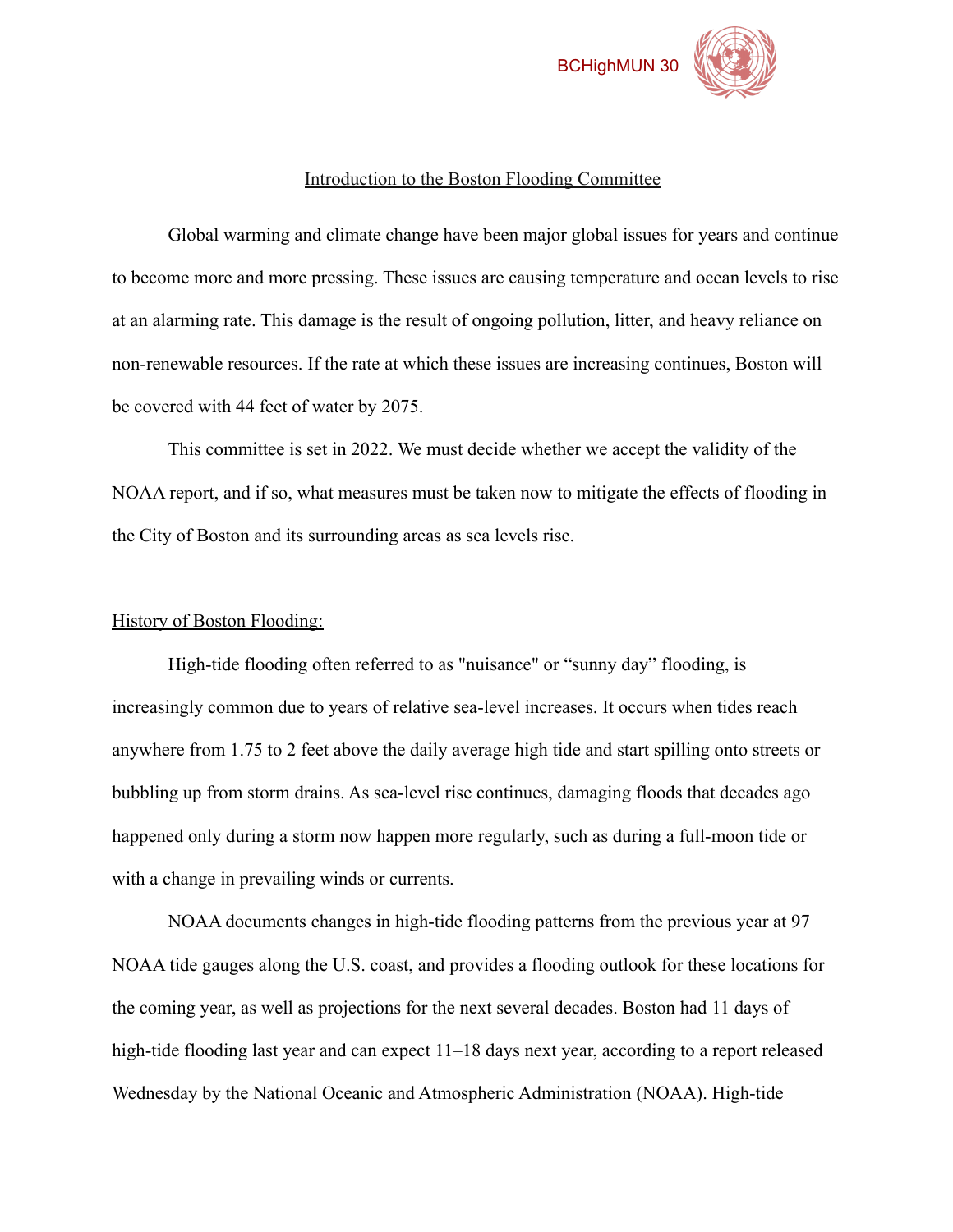#### BCHighMUN 30



flooding endangers crucial infrastructure in Boston, including waste and stormwater systems, MBTA lines, and roads like the frequently-flooded Morrissey Boulevard.

The NOAA report predicts 20-35 days per year of high-tide flooding for Boston by 2030 and 45-95 days by 2050. These long-term outlooks are based on the range of relative sea-level rise, using "intermediate" scenarios from the Fourth National Climate Assessment.

#### Problems/Obstacles/Threats/Strengths/Weaknesses:

It is clear that there is no simple way to predict the rate at which sea levels could rise. The climate is unpredictable, and as we have seen recently, it is more volatile than ever. There are certainly loads of variables involved; people need to make decisive decisions since the issue is so pressing. Some things that must be worked out are the overreliance on non-renewable resources, political tension regarding the issue, and government funding. The combination of all of these issues is what makes decision-making so challenging.

History has made it all too clear that the water is rising at an increasing rate. If a real change wants to be made, there must be a shift in culture, which is obviously challenging. This means the government needs to compromise, people need to shift to renewable energy, and the country must confront the issue rather than wait.

#### Questions to consider:

- 1. What action could the Committee take to limit the use of non-renewable resources?
- 2. How can the Committee quickly implement a sufficient plan in a short time?
- 3. Should the Committee seek help from other governing entities such as the US Federal government? Should this Committee seek assistance from the UN Environmental Programme?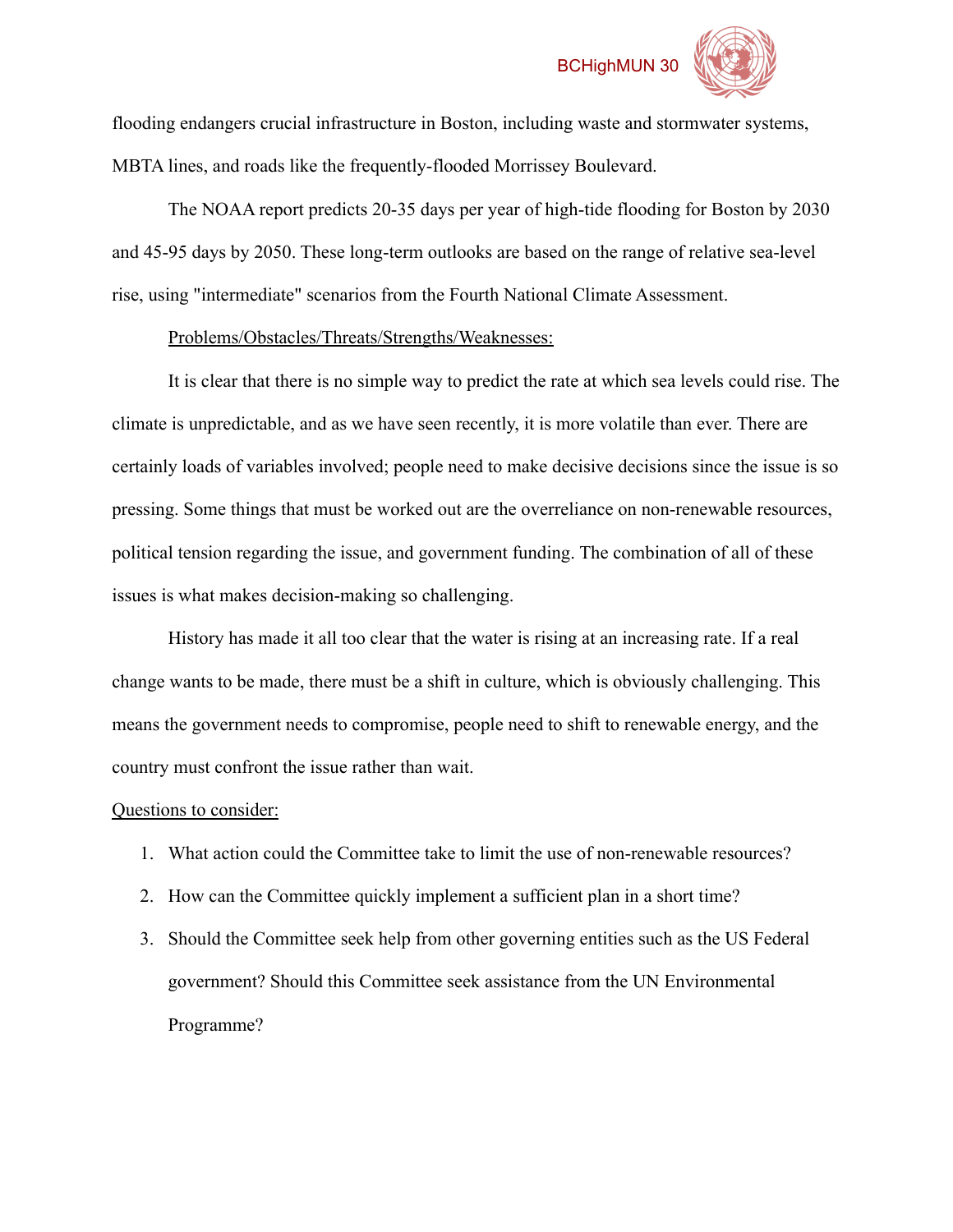



- 4. What incentives could be in place to encourage countries to be more environmentally friendly?
- 5. How will the Committee be able to address each issue being different locally such as in Boston?

Below is map of Boston Sea Level Projections ( NOAA)

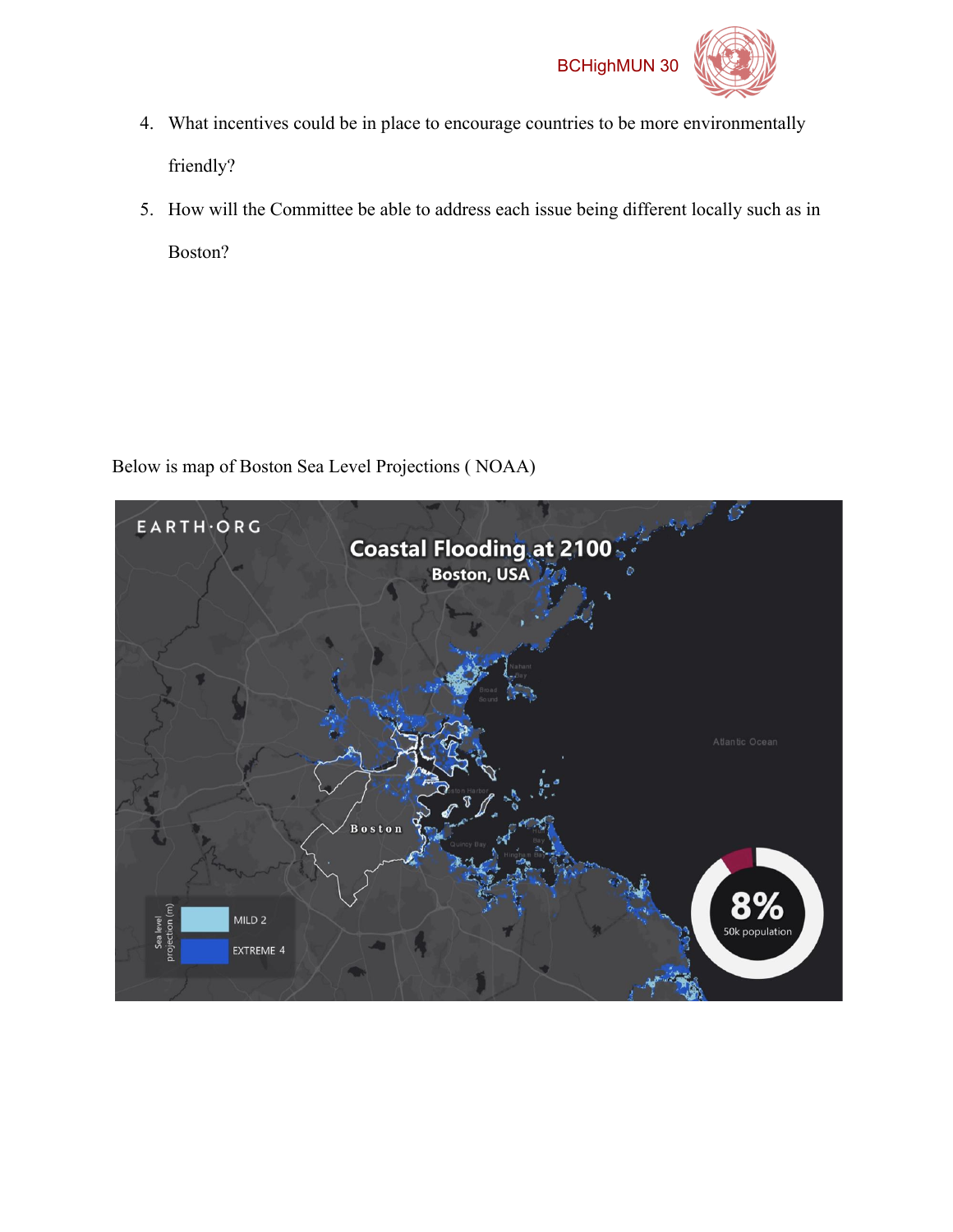



Above: A photo of Boston College High School. Notice its proximity to Boston Harbor. This is where the Committee meets today. If accurate, the area shown above will be submerged under 44 feet of water by 2075.

Below: A map of Storm Surge projections by 2050 (NOAA)

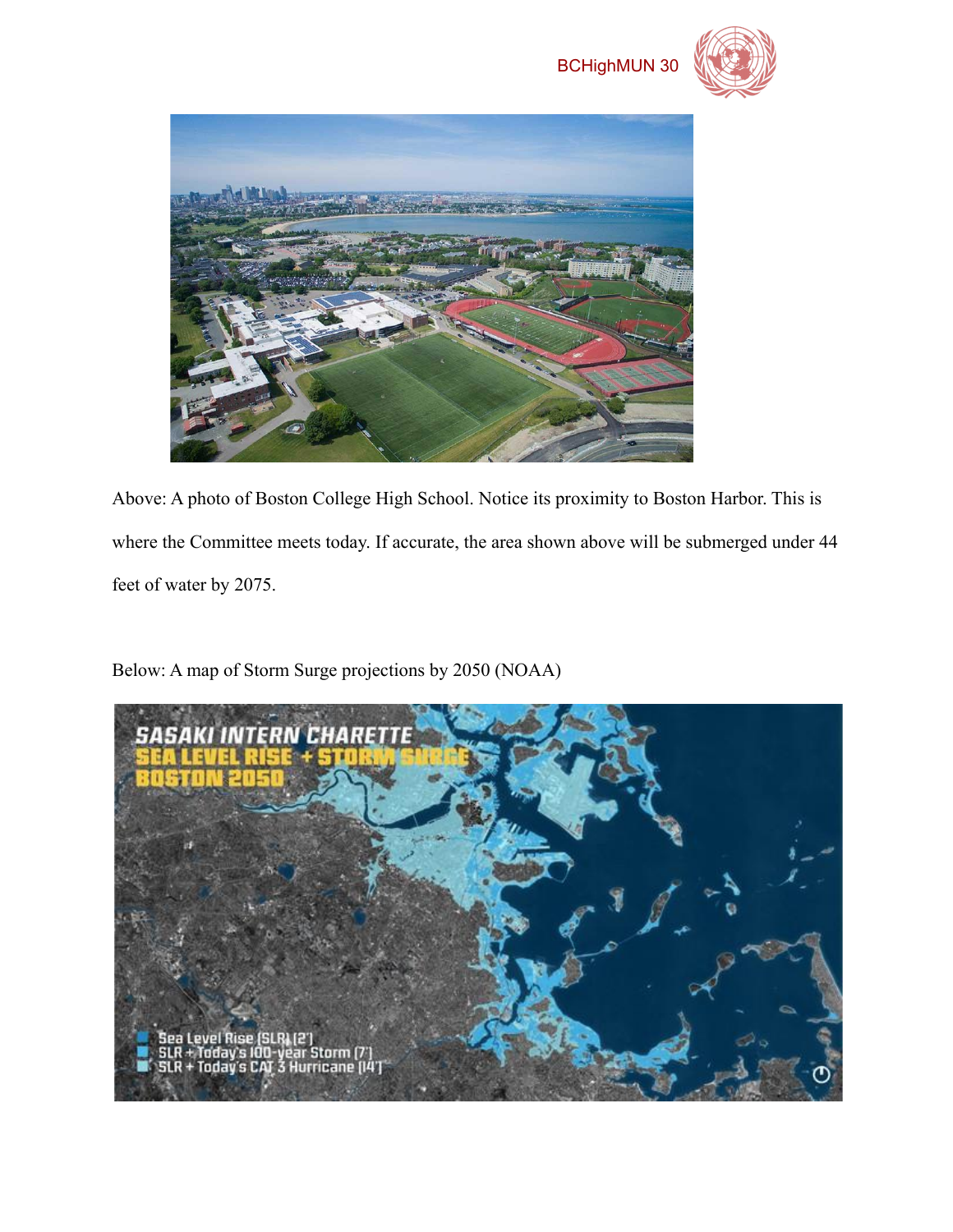

### Bibliography:

- <https://tidesandcurrents.noaa.gov>
- <https://www.wbur.org/news/2021/07/14/high-tide-flooding-boston>
- <https://water.weather.gov/ahps2/hydrograph.php?gage=bhbm3&wfo=box>

#### Committee Representatives

| Michelle Wu    | Mayor of<br><b>Boston</b>                                          |  |
|----------------|--------------------------------------------------------------------|--|
| Charlie Baker  | Governor of<br>Massachusetts                                       |  |
| Rick Spinrad   | <b>NOAA</b><br>Agency<br>Executive                                 |  |
| Lori Argulles  | <b>NOAA</b><br>Director of<br>Strategic<br>Communicati<br>ons      |  |
| Kendra Lara    | Committee<br>Chair<br>Environement<br>al Justice City<br>of Boston |  |
| Stephen Poftak | Chief<br>Executive<br><b>MBTA</b>                                  |  |
| Jamey Tesler   | Sec. of<br>Transportation                                          |  |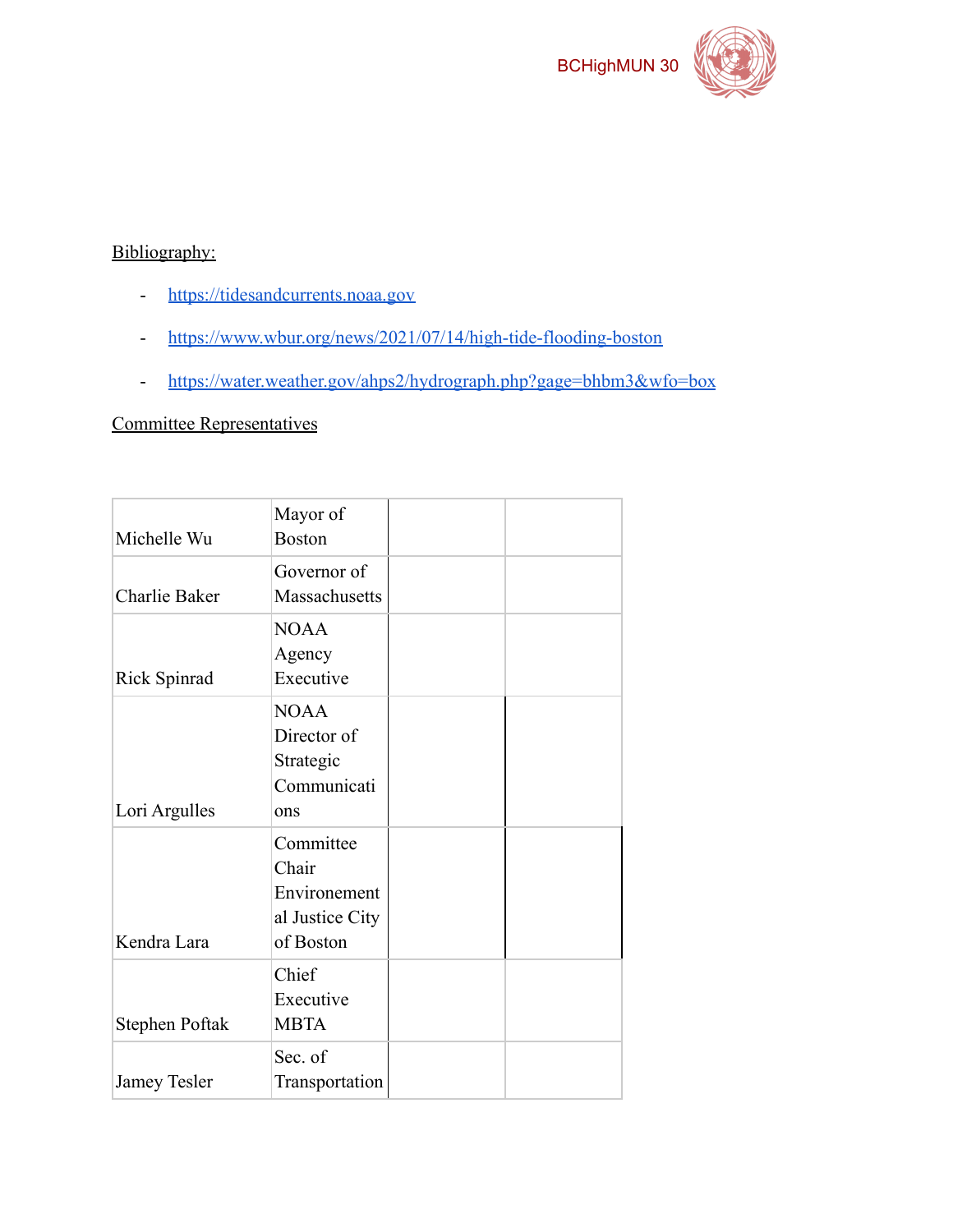

| <b>Jim Montgomery</b>           | Commissioner<br>of DCR                                                                               |  |
|---------------------------------|------------------------------------------------------------------------------------------------------|--|
| Steven Lynch                    | Representativ<br>e of<br>Congressional<br>8th District of<br>Mass.                                   |  |
| Martin Suuberg                  | Commissioner<br>of the<br>Massachusetts<br>Department of<br>Environmental<br>Protection              |  |
| <b>Bill Fine</b>                | President and<br>general<br>manager of<br><b>WCVB</b><br>Channel 5                                   |  |
| <b>Brian McGrory</b>            | Editor of the<br><b>Boston Globe</b>                                                                 |  |
| Ayanna Presley                  | Representativ<br>e of<br>Congressional<br>7th District of<br>Mass.                                   |  |
| Rebecca L. Raush                | Senate Chair<br>for Joint<br>Committee on<br>Environment,<br>Natural<br>Resources and<br>Agriculture |  |
| Carolyn C. Dykema Resources and | House chair<br>for Joint<br>Committee on<br>Environment,<br>Natural                                  |  |